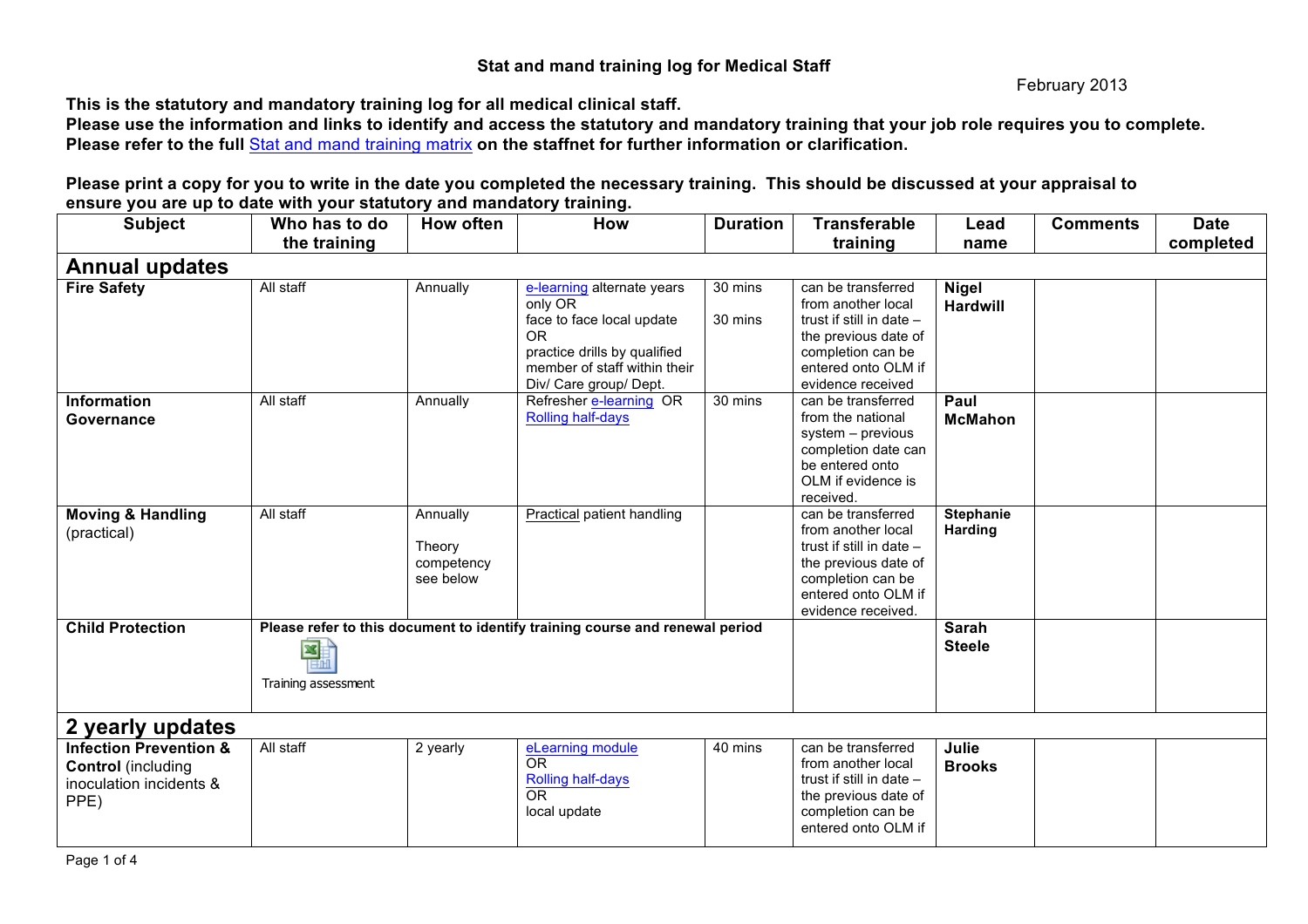## **Stat and mand training log for Medical Staff**

February 2013

|                              |                        |                    |                                                                                |  | evidence received.         |                   |  |  |
|------------------------------|------------------------|--------------------|--------------------------------------------------------------------------------|--|----------------------------|-------------------|--|--|
|                              |                        |                    |                                                                                |  |                            |                   |  |  |
| <b>Moving &amp; Handling</b> | All staff              | 2 yearly           | eLearning Package                                                              |  | can be transferred         | <b>Stephanie</b>  |  |  |
| (theory)                     |                        |                    |                                                                                |  | from another local         | <b>Harding</b>    |  |  |
|                              |                        | Practical          |                                                                                |  | trust if still in date $-$ |                   |  |  |
|                              |                        | competency -       |                                                                                |  | the previous date of       |                   |  |  |
|                              |                        | see above          |                                                                                |  | completion can be          |                   |  |  |
|                              |                        |                    |                                                                                |  | entered onto OLM if        |                   |  |  |
|                              |                        |                    |                                                                                |  | evidence received.         |                   |  |  |
| <b>Resuscitation</b>         |                        |                    | Please refer to these documents to identify training course and renewal period |  | can be transferred         | <b>Karen Hill</b> |  |  |
|                              |                        | from another local |                                                                                |  |                            |                   |  |  |
| <b>Updated Feb 13</b>        | 図                      |                    |                                                                                |  | trust if still in date -   |                   |  |  |
|                              |                        |                    |                                                                                |  | the previous date of       |                   |  |  |
|                              |                        |                    |                                                                                |  | completion can be          |                   |  |  |
|                              | Doctors resus          |                    |                                                                                |  | entered onto OLM if        |                   |  |  |
|                              | training options 2013  |                    |                                                                                |  | evidence is                |                   |  |  |
|                              |                        |                    |                                                                                |  | received.                  |                   |  |  |
|                              |                        |                    |                                                                                |  |                            |                   |  |  |
| 3 yearly updates             |                        |                    |                                                                                |  |                            |                   |  |  |
| <b>Blood Transfusion</b>     | FY1 and 2 and junior   | 3 yearly           | Module 1 & 2 AND                                                               |  |                            | <b>Diana</b>      |  |  |
| <b>Processes</b>             | doctors                |                    | <b>BloodTrack Tx</b>                                                           |  |                            | <b>Agacy</b>      |  |  |
|                              |                        |                    |                                                                                |  |                            |                   |  |  |
|                              | Consultants and        | 3 yearly           | Module 1 & 2 AND                                                               |  |                            |                   |  |  |
|                              | senior registrars      |                    | <b>Bloodtrack Courier AND</b>                                                  |  |                            |                   |  |  |
|                              | (SpR)                  |                    | <b>BloodTrack Tx</b>                                                           |  |                            |                   |  |  |
|                              |                        |                    |                                                                                |  |                            |                   |  |  |
|                              |                        |                    | Update via e-learning OR                                                       |  |                            |                   |  |  |
|                              |                        |                    | local update                                                                   |  |                            |                   |  |  |
| <b>Complaints Handling</b>   | All staff              | 3 yearly           | eLearning Package                                                              |  |                            | Jenny             |  |  |
|                              |                        |                    | <b>OR</b>                                                                      |  |                            |                   |  |  |
|                              |                        |                    | local update                                                                   |  |                            | <b>Williams</b>   |  |  |
|                              | All staff with patient |                    | Mental capacity eLearning                                                      |  | Safeguarding adults        | <b>Claire</b>     |  |  |
| <b>Mental Capacity and</b>   |                        | 3 yearly           |                                                                                |  |                            |                   |  |  |
| <b>Safeguarding Adults</b>   | contact                |                    | module AND                                                                     |  | training can be            | <b>Rogers</b>     |  |  |
|                              |                        | 3 yearly           | enhanced training                                                              |  | transferred from           |                   |  |  |
|                              |                        |                    |                                                                                |  | another local trust if     |                   |  |  |
|                              |                        | 3 yearly           | Safeguarding adults                                                            |  | still in date – the        |                   |  |  |
|                              |                        |                    | eLearning module AND                                                           |  | previous date of           |                   |  |  |
|                              |                        | 3 yearly           | Enhanced training                                                              |  | completion can be          |                   |  |  |
|                              |                        |                    |                                                                                |  | entered onto OLM if        |                   |  |  |
|                              |                        |                    |                                                                                |  | evidence is                |                   |  |  |
|                              |                        |                    |                                                                                |  | received.                  |                   |  |  |
| 5 yearly update              |                        |                    |                                                                                |  |                            |                   |  |  |
| <b>Venous Thrombo</b>        | All staff except       | 5 yearly           | Update via competency                                                          |  |                            | <b>Martin</b>     |  |  |
| <b>Embolism</b>              | paediatric and         |                    | assessment or required                                                         |  |                            | <b>Stephens</b>   |  |  |
|                              | neonatal               |                    | course - to be confirmed                                                       |  |                            |                   |  |  |
|                              |                        |                    |                                                                                |  |                            |                   |  |  |
|                              |                        |                    |                                                                                |  |                            |                   |  |  |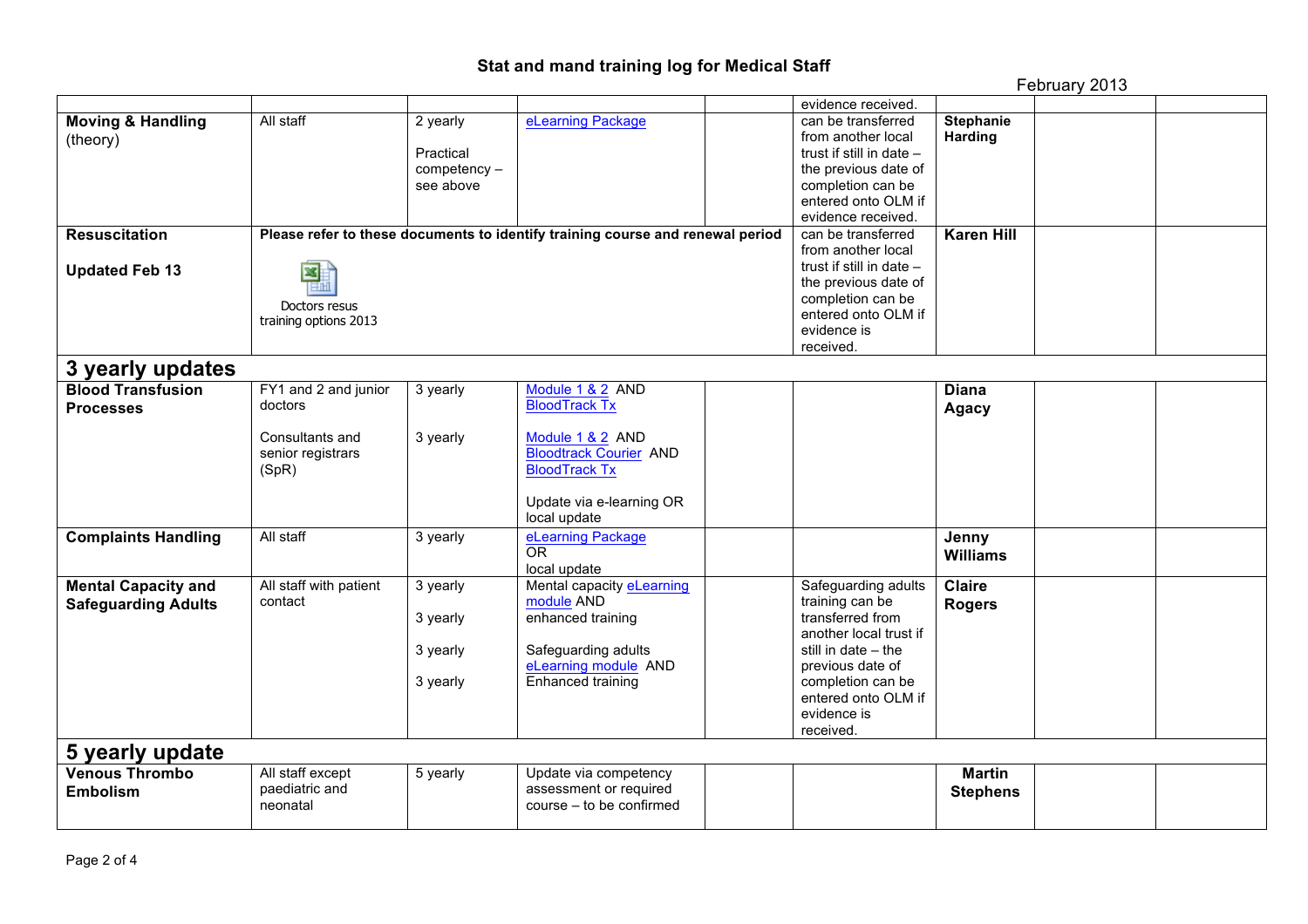February 2013

| Once only training – to be completed asap after starting                                                                                                                                                                            |                                                                                            |                                                                                                  |                                                                                          |                             |                                                                                                                                                    |                               |  |  |
|-------------------------------------------------------------------------------------------------------------------------------------------------------------------------------------------------------------------------------------|--------------------------------------------------------------------------------------------|--------------------------------------------------------------------------------------------------|------------------------------------------------------------------------------------------|-----------------------------|----------------------------------------------------------------------------------------------------------------------------------------------------|-------------------------------|--|--|
| <b>ANTT</b>                                                                                                                                                                                                                         | All staff                                                                                  | Once only if<br>not covered at<br>Doctors<br>induction                                           | Theory e-learning OR<br>local update<br><b>AND</b><br>practical competency<br>assessment |                             |                                                                                                                                                    | Julie<br><b>Brooks</b>        |  |  |
| <b>Conflict Resolution</b><br>(managing violence<br>and aggression)                                                                                                                                                                 | All front line staff<br>where direct patient/<br>relative/ public contact<br>is likely     | Once only                                                                                        | course<br>OR<br>eLearning module                                                         | 4 hours                     | can be transferred<br>from another local<br>trust – completion<br>date can be entered<br>onto OLM if<br>evidence received.                         | <b>Sandra</b><br>Hodgkyns     |  |  |
| <b>Consent</b>                                                                                                                                                                                                                      | All staff                                                                                  | Once only                                                                                        | Specific extended scope of<br>practice delegated consent<br>training                     |                             |                                                                                                                                                    | <b>Derek</b><br><b>Waller</b> |  |  |
| <b>Customer Care</b>                                                                                                                                                                                                                | All staff                                                                                  | Once only                                                                                        | Rolling half-days<br><b>OR</b><br><b>Customer care e-learning</b>                        | 1hour 15<br>mins            |                                                                                                                                                    | Jane<br><b>Carter</b>         |  |  |
| <b>Equality Awareness &amp;</b><br><b>Eliminating Bullying &amp;</b><br><b>Harassment</b>                                                                                                                                           | All staff                                                                                  | Once only                                                                                        | <b>Classroom Course</b><br><b>OR</b><br>eLearning                                        | 1.5 hours<br>1.5 hours      | can be transferred<br>from another local<br>$trust - previous$<br>completion date can<br>be entered onto<br>OLM if evidence<br>received.           | <b>Jo Hughes</b>              |  |  |
| <b>Hand Hygiene</b>                                                                                                                                                                                                                 | All staff                                                                                  | As required<br>due to audit<br>results & RCA<br>infection<br>incidents                           | Practical hand hygiene<br>0R<br>Rolling half-days<br><b>OR</b><br>local update           |                             |                                                                                                                                                    | Julie<br><b>Brooks</b>        |  |  |
| <b>Health &amp; Safety</b><br><b>Awareness (Including:</b><br>Legislation; culture;<br>responsibilities; risk<br>assessment: incident<br>reporting; whistle blowing;<br>DSE; hazardous<br>substances; PPE; slips, trips<br>& falls) | All staff<br>Where hazardous<br>substances or PPE<br>risk assessment<br>indicates exposure | Once only if<br>not covered on<br>Doctors<br>induction<br>Regular<br>update as per<br>assessment | Health and safety e-<br>learning<br><b>OR</b><br>Local update<br>Via H&S lead            | 45 mins                     | can be transferred<br>from another local<br>$trust - the previous$<br>date of completion<br>can be entered onto<br>OLM if evidence is<br>received. | <b>Steve</b><br>Wright        |  |  |
| <b>Information</b><br>Governance<br><b>AND</b><br><b>Clinical Record</b><br><b>Keeping</b>                                                                                                                                          | All staff<br>All staff                                                                     | Once only<br>See annual<br>update details<br>above<br>Once only                                  | e-learning OR<br>Rolling half-days<br>e-learning                                         | 1 hour<br>1 hour<br>30 mins | can be transferred<br>from the national<br>system-completion<br>date can be entered<br>onto OLM if<br>evidence received.                           | Paul<br><b>McMahon</b>        |  |  |